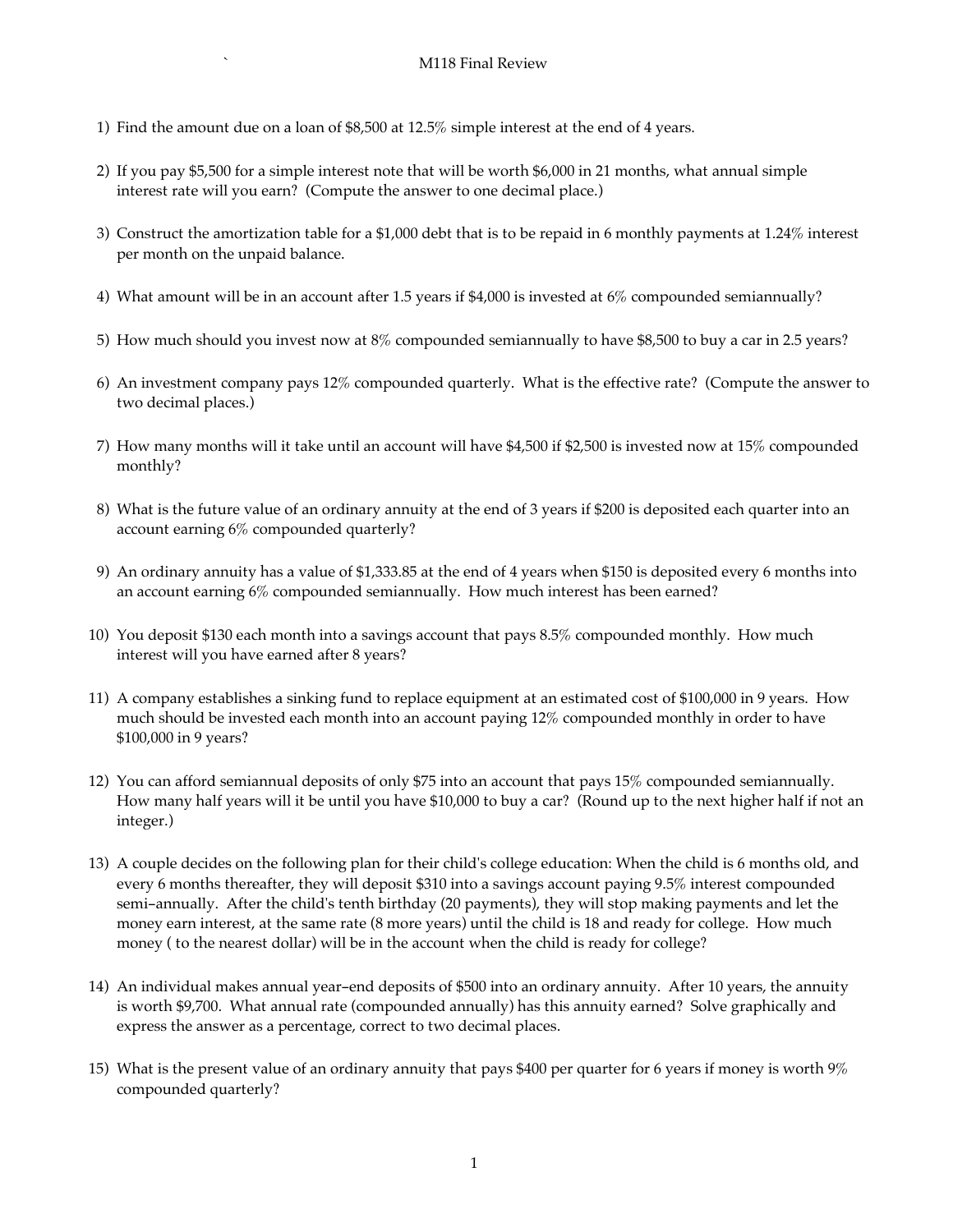- 16) You have decided to buy a new stereo system for \$2,500 and agreed to pay in 30 equal quarterly paymernts at 1.25% interest per quarter on the unpaid balance. How much are your payments?
- 17) You have purchased a new house, and have a mortgage for \$70,000 at 15%. The loan is amortized over 20 years in equal monthly payments of \$921.75. Find the total amount paid in interest when the mortgage is paid off.
- 18) A bank makes a home mortgage loan of \$160,000 at 10% amortized in equal monthly payments over 30 years. What is the total amount paid in interest when the mortgage is paid off? (Round to the nearest dollar.)
- 19) A \$7,000 debt is to be amortized in 15 equal monthly payments of \$504.87 at 1.00% interest per month on the unpaid balance. What is the unpaid balance after the second payment?
- 20) You have agreed to pay off an \$8,000 loan in 30 monthly payments of \$298.79 per month. The interest rate of the loan is 0.75% per month on the unpaid balance. What is the unpaid balance after 12 monthly payments have been made?
- 21) A couple wishes to borrow \$125,000 in order to buy a house. They can pay a maximum of \$1200 per month. If the loan is at 9.5% compounded monthly, how many months will it take to pay off the loan? (Round answer to the next higher month if not an integer.)
- 22) A couple wishes to borrow \$140,000 in order to buy a house. They can pay a maximum of \$1500 per month. If the loan is at 9.6% compounded monthly, how many months will it take to pay off the loan? (Round answer to the next higher month if not an integer.)
- 23) A home was purchased 15 years ago for \$75,000. The home was financed by paying a 20% down payment and signing a 25-year mortgage at 9.0% compounded monthly on the unpaid balance. The market value is now \$100,000. The owner wishes to sell the house. How much equity (to the nearest dollar) does the owner have in the house after making 180 monthly payments?
- 24) Solve by elimination using addition:  $4x 2y = -12$  $3x + 5y = 4$
- 25) Use a graphing utility to solve the system  $2x + 3y = 7$  $9x - 4y = 11$ Give the answer to two decimal places.
- 26) Solve this system by the graphical method. On each graph, label each line with its equation, label the *x* and *y*-intercepts, and label the point of intersection (if there is one).  $x - y = -1$  $3x + 4y = 18$
- 27) A company that manufactures laser printers for computers has monthly fixed costs of \$177,000 and variable costs of \$650 per unit produced. The company sells the printers for \$1,250 per unit. How many printers must be sold each month for the company to break even?
- 28) Only one of the following augmented matrices of a linear system is in reduced form. Indicate by letter which one is reduced and tell why the others are not reduced.

a) 
$$
\begin{bmatrix} 1 & 0 & -7 \\ 0 & 0 & 0 \\ 0 & 1 & -1 \end{bmatrix}
$$
 b)  $\begin{bmatrix} 0 & 1 & -4 \\ 1 & 0 & 2 \end{bmatrix}$  c)  $\begin{bmatrix} 1 & 0 & -2 & -3 \\ 0 & 0 & 1 & 1 \\ 0 & 0 & 0 & 0 \end{bmatrix}$  d)  $\begin{bmatrix} 1 & 0 & 0 & -5 \\ 0 & 0 & 1 & 2 \end{bmatrix}$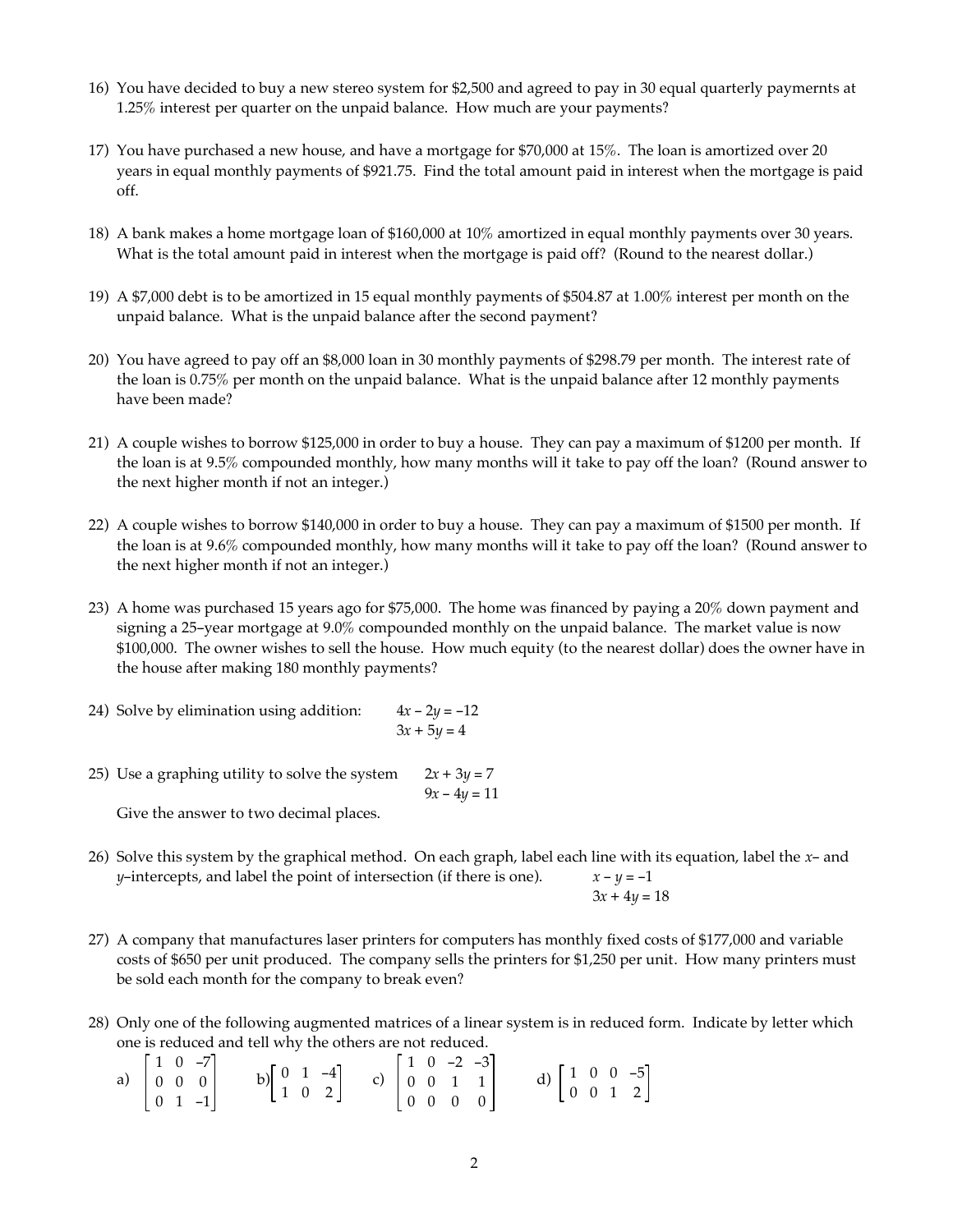- 29) Solve by augmented matrix methods using Gauss-Jordan elimination: Show your initital matrix and final solution.
- $x_1 3x_2 5x_3 = -30$  $x_2 - 3x_3 = 12$  $x_1 + x_3 = -9$ 30) Find 3 2 -3 4 0 -1 1 70 2 - 5 3 -3 1 -6 2 -1 4 8
- 31) Given  $A = \begin{bmatrix} 2 & -3 & 1 \\ 1 & 2 & 3 \end{bmatrix}$ 6 -1 0 and  $B =$ 5 -2 0 3 -6 1 ,

find AB and BA and label your results.

32) Find the inverse of 8 -4 *a* 01 0 10 1

and tell under which conditions the inverse does not exist.

- 33) Solve by augmented matrix methods using Gauss-Jordan elimination: Show your initial matrix and final solution.
	- $2x_1 + 2x_2 = -10$  $2x_1 - 4x_2 = 8$  $x_1 + x_2 = -5$
- 34) A performance center has 2,500 seats. Tickets for an event are \$6 and \$8 per seat. Assuming that all ticketes are sold and bring in a total of \$17,200, how many of each type of ticket were sold? Set up a system of equations and solve by augmented matrix methods using Gauss-Jordan elimination.
- 35) If \$9,000 is to be invested, part at 13% and the rest at 8%, how much should be invested at each rate so that the total annual return will be the same as \$9,000 invested at 9%? Set up a system of equations, letting *x*1 be the amount invested at 13% and  $x_2$  be the amount invested at 8%.
- 36) In producing three types of bricks: face bricks, common bricks, and refractory bricks, a factory incurs labor, material, and utility costs. To produce one pallet of face bricks, the labor, material, and utility costs are \$50, \$75, and \$35, respectively. To produce one pallet of common bricks, the labor, material, and utility costs are \$50, \$60, and \$30, respectively, while the corresponding costs for refractory bricks are \$75, \$100, and \$45. In a certain month the company has allocated \$12,000 for labor costs, \$14,500 for material costs and \$6,000 for utility costs. How many pallets of each type of brick should be produced in that month to exactly utilize these allocations? Set up a system of linear equations, letting *x*, *y*, and *z* be the number of pallets of face, common, and refractory bricks, respectively, that must be produced in that month.
- 37) A hospital dietitian wants to ensure that a certain meal consisting of rice, broccoli, and fish contains exactly 26,800 units of vitamin A, 840 units of vitamin E, and 11,160 units of vitamin C. One ounce of rice contains 400 units of vitamin A, 20 units of vitamin E, and 180 units of vitamin C. One ounce of broccoli contains 800 units of vitamin A, 60 units of vitamin E, and 540 units of vitamin C. One ounce of fish contains 2,400 units of vitamin A, 40 units of vitamin E, and 810 units of vitamin C. How many ounces of each food should this meal include? Set up a system of linear equations and solve using Gauss-Jordan elimination.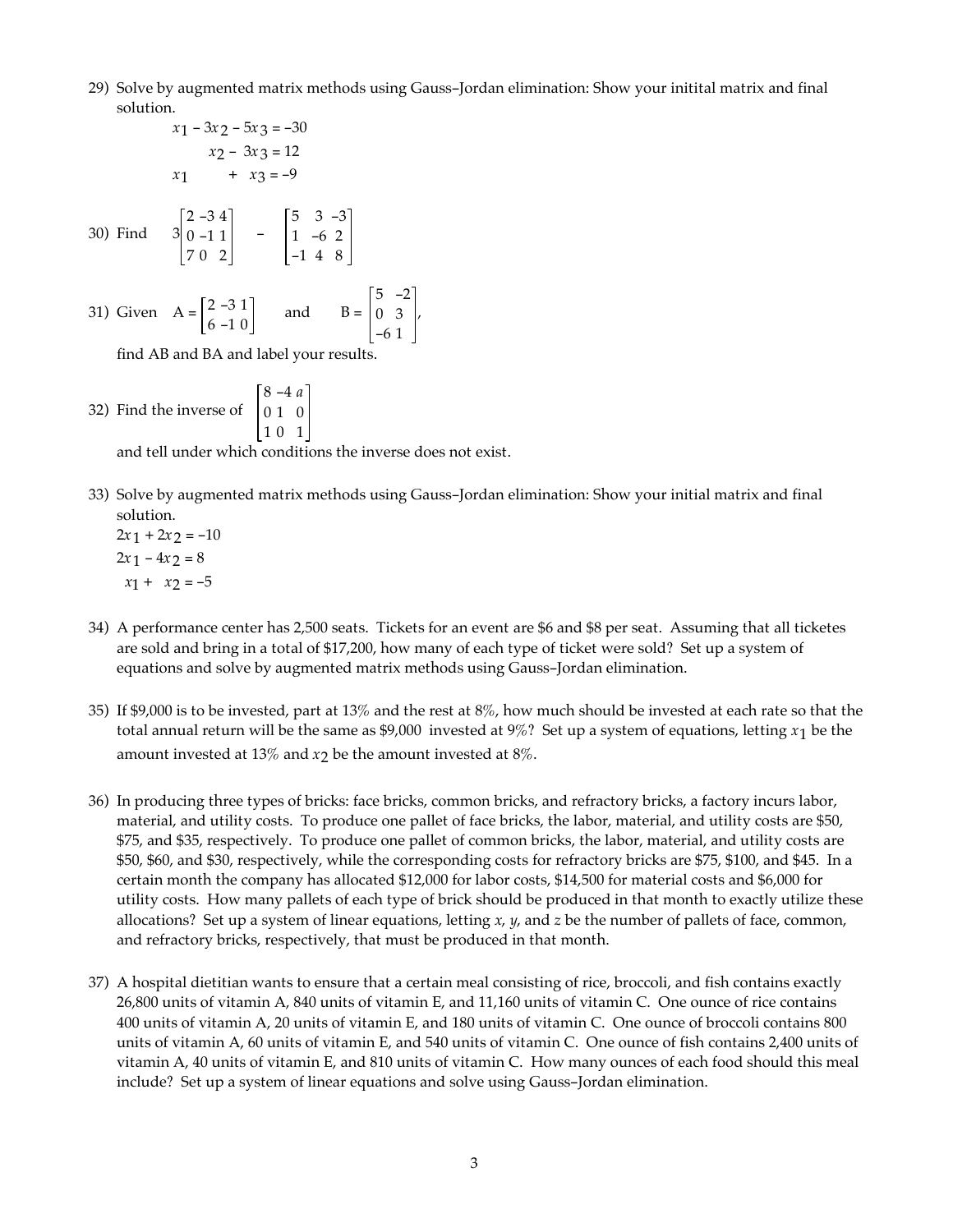- 38) A trucking firm wants to purchase 10 trucks that will provide exactly 28 tons of additional shipping capacity. A model A truck holds 2 tons, a model B truck holds 3 tons, and a model C truck holds 5 tons. How many trucks of each model should the company purchase to provide the additional shipping capacity? Set up a system of linear equations and solve using Gauss-Jordan elimination.
- 39) Find the coordinates of the corner points of the solution region for:

3*x* + 4*y* ≥ 36  $3x + y \le 18$  $x \geq 0$  $y \geq 0$ 

40) A retail company offers, through two different stores in a city, three models, A, B, and C, of a particular brand of camping stove. The inventory of each model on hand in each store is summarized in matrix M. Wholesale (W) and retail (R) prices of each model are summarized in matrix N. Find the product MN and label its columns and rows appropriately. What is the wholesale value of the inventory in Store 1?

|                                                            | A B C |  | W R                                                                 |
|------------------------------------------------------------|-------|--|---------------------------------------------------------------------|
| $M = \begin{bmatrix} 2 & 0 & 1 \\ 3 & 3 & 0 \end{bmatrix}$ |       |  | $N = \begin{bmatrix} 60 & 90 \\ 120 & 150 \\ 40 & 50 \end{bmatrix}$ |
|                                                            |       |  |                                                                     |
|                                                            |       |  |                                                                     |

- 41) Formulate the following problem as a linear programming problem (DO NOT SOLVE). A company which produces three kinds of spaghetti sauce has two plants. The East plant produces 3,500 jars of plain sauce, 6,500 jars of sauce with mushrooms, and 3,000 jars of hot spicy sauce per day. The West plant produces 2,500 jars of plain sauce, 2,000 jars of sauce with mushrooms, and 1,500 jars of hot spicy sauce per day. The cost to operate the East plant is \$8,500 per day and the cost to operate the West plant is \$9,500 per day. How many days should each plant operate to minimize cost and to fill an order for at least 8,000 jars of plain sauce, 9,000 jars of sauce with mushrooms, and 6,000 jars of hot spicy sauce? (Let *x*1 equal the number of days East plant should operate and  $x_2$  equal the number of days West plant should operate.)
- 42) This message was encoded with the following matrix:  $\begin{bmatrix} 1 & 1 \\ 2 & 3 \end{bmatrix}$ Decode this message: 28 64 32 91 30 65 24 60 38 99 42 99 35 82 36 81 46 119 13 31 23 51.
- 43) A vineyard produces two special wines, a white and a red. A bottle of the white wine requires 14 pounds of grapes and 1 hour of processing time. A bottle of red wine requires 25 pounds of grapes and 2 hours of processing time. The vineyard has on had 2,198 pounds of grapes and can allot 160 hours of processing time to the productions of these wines. A bottle of the white wine sells for \$11.00, while a bottle of the red wine sells for \$20.00. How many bottles of each type should the vineyard produce in order to maximize gross sales? (Solve using the geometric method.)
- 44) Solve the following linear programming problem by determining the feasible region on the graph and testing the corner points.

Maximize:  $P = 4x_1 + 3x_2$ Subject to:  $3x_1 + 2x_2$  ≤ 30  $4x_1 + x_2 \leq 20$ *x*<sub>1</sub>, *x*<sub>2</sub> ≥ 0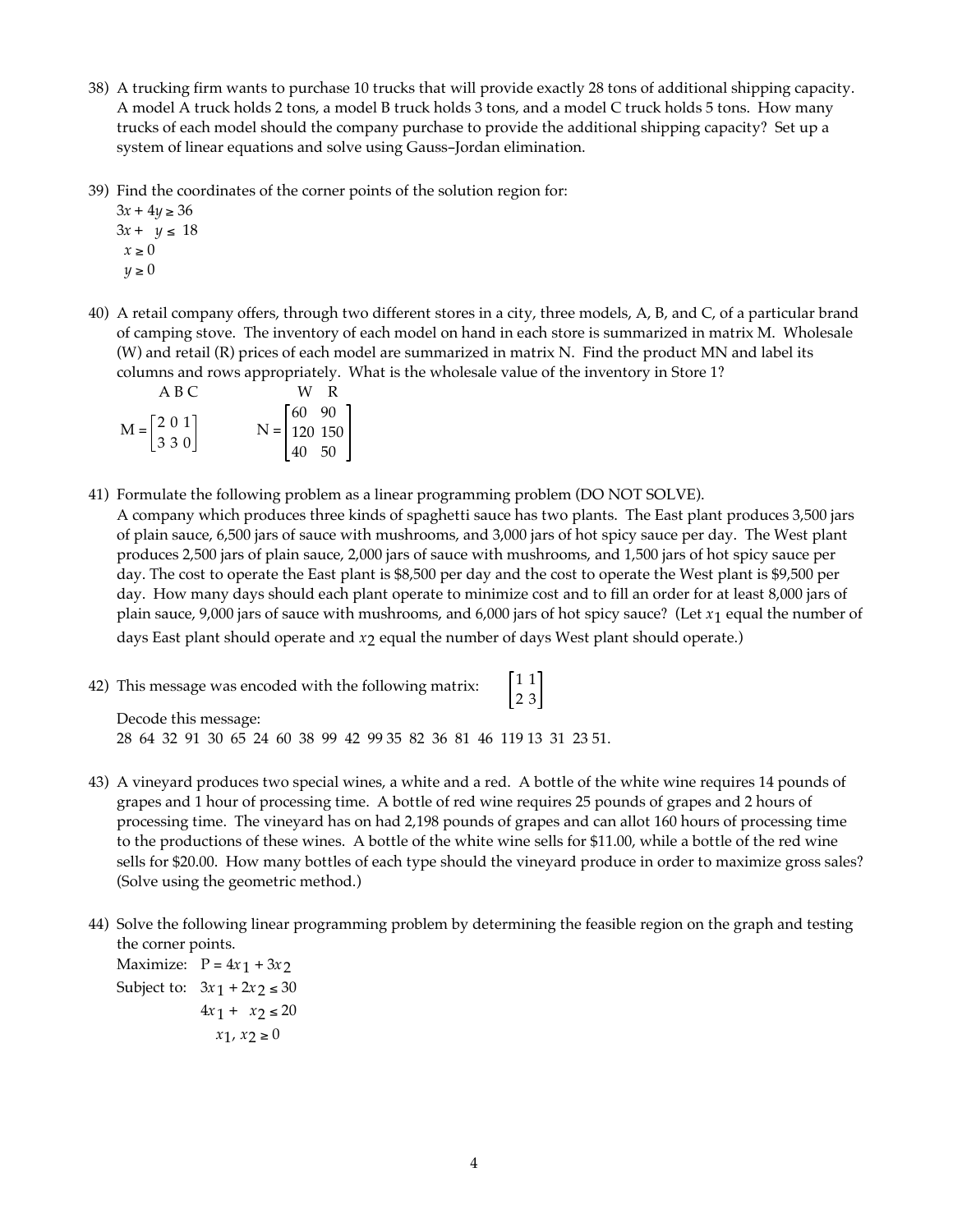45) Using a graphing calculator as needed, maximize  $P = 524x + 479x + 2$ , subject to

 $265x + 320x + 2 \leq 3,390$  $350x + 345x + 2 \leq 3,795$  $400x + 316x + 2 \le 4,140$ *x*1, *x*2 ≥ 0 Give the answer to two decimal places.

- 46) A coin that can turn up either heads (H) or tails (T) is flipped. If a head turns up on the first toss, a spinner that can land on any of the first 7 natural numbers is spun. If a tail turns up, the coin is flipped a second time. What are the different possible outcomes?
- 47) A person purchasing a new car has several options: 6 interior color choices, 5 exterior color choices, 2 choices of radios, and 5 choices of body styles. How many different cars are possible if one choice is made for each option?
- 48) A test is composed of 4 multiple choice problems and 8 questions that can be answered true or false. Each multiple choice problem has 4 choices. How many different response sheets are possible if only one choice is marked for each question?
- 49) How many nine-digit ZIP code numbers are possible if the first digit cannot be a four and adjacent digits cannot be the same?
- 50) A survey of residents in a certain town indicates 170 own a dehumidifier, 130 own a snow blower, and 80 own a dehumidifier and a snow blower. How many own a dehumidifier or a snow blower?
- 51) In a group of 255 people, 165 invest in mutual funds, 135 invest in stocks, and 75 invest in mutual funds and stocks. How many people in this group invest in neither mutual funds nor stocks?
- 52) From a group of 10 people, in how many ways can we choose a chairperson, vice-chairperson, treasurer, and secretary, assuming one person cannot hold more than one position?
- 53) How many ways can a committee of 5 Democrats and 2 Republicans be selected from a state legislature that contains 11 Democrats and 10 Republicans?
- 54) An urn contains 8 dimes and 6 quarters. Two coins are removed from the urn, one after the other without replacement, and the total value of the two coins is recorded. Find an appropriate sample space for this experiment and find the probability of each simple event in the sample space.
- 55) A committee of 6 people is to be chosen from a group of 6 men and 5 women. What is the probability that the committee will consist of 4 men and 2 women?
- 56) A department store receives a shipment of 23 new portable radios. There are 5 defective radios in the shipment. If 4 radios are selected for display, what is the probability that 2 of them are defective?
- 57) A box contains pieces of paper numbered 2 through 12. An appropriate sample space is  $S = \{2, 3, 4,...12\}$ . A single piece of paper is to be drawn. Let event A =  $\{2, 4, 6, 8\}$  and let event B =  $\{2, 3, 4, 5\}$ . What is the event  $A' \cap B$ ?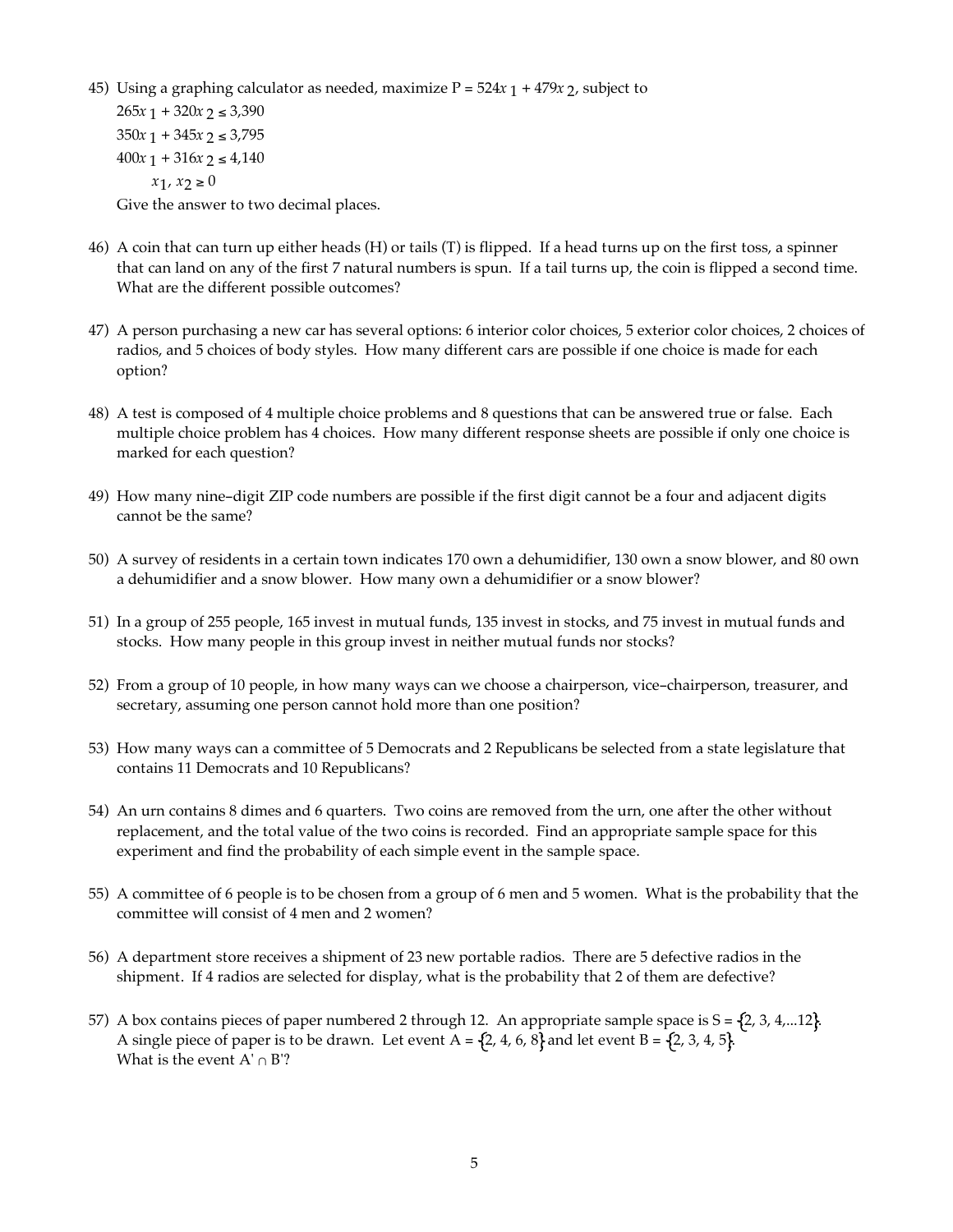- 58) A survey of 100 students at a large university found that 80 students played tennis, 43 played basketball, and 35 played both tennis and basketball. If a students is selected at random, what is the (empirical) probability that the student plays neither tennis nor basketball?
- 59) A group of 10 people consists of 5 men and 5 women. A committee of 4 is chosen from this group. What is the probability that one or more of the committee members is a man?
- 60) A shipment of 28 compact disc players contains 4 that are defective. If 7 players from this shipment are selected at random and tested, what is the probability that at least one defective player will be found?
- 61) The odds in favor of event A are 3:5. What is the probability of A'?
- 62) A survey of men and women pet owners found that 25 owned a dog, 35 owned a cat, 4 owned a bird, and 1 owned a gerbil. Of the women, 10 owned a dog, 15 owned a cat, 4 owned a bird, and 0 owned a gerbil. No person owned more than one pet. What is the probability that a person chosen at random from this group is male and owned a cat or a dog?
- 63) From a survey involving 2,000 students at a large university, it was found that 1,300 students had classes on Monday, Wednesday, and Friday; 1,500 students had classes on Tuesday and Thursday; and 800 students had classes every day. If a student at this university is selected at random, what is the (empirical) probability that the student has classes only on Tuesday and Thursday?
- 64) A class of 40 students has 10 honor students and 13 athletes. Three of the honor students are also athletes. One student is chosen at random. Find the probability that this student is an athlete if it is known that the student is not an honor student.
- 65) A group of 25 people contains 10 brunettes, 8 blondes, and 7 redheads. Of the 20 girls in the group, 8 are brunettes, 6 are blondes, and 6 are redheads. A person is selected at random. Are the events of being a girl and having brown hair independent?
- 66) A box contains 7 red balls and 3 white balls. Two balls are to be drawn in succession without replacement. What is the probability that the sample will contain exactly one white ball and one red ball?
- 67) In building the space shuttle, NASA contracts for certain guidance components to be supplied by three different companies: 41% by company A, 25% by company B, and 34% by company C. It has been found that 1%, 1.75%, and 2% of the components from companies A, B, and C, respectively, are defective. If one of these guidance components is selected at random, what is the probability that it is defective?
- 68) One urn has 4 red balls and 1 white ball; a second urn has 2 red balls and 3 white balls. A single card is randomly selected from a standard deck. If the card is less than 5 (aces count as 1), a ball is drawn out of the first urn; otherwise a ball is drawn out of the second urn. If the drawn ball is red, what is the probability that it came out of the second urn?
- 69) A small manufacturing company has rated 75% of its employees as satisfactory (S) and 25% as unsatisfactory. Personnel records show that 80% of the satisfactory workers had previous work experience (E) in the job they are now doing, while 15% of the unsatisfactory workers had no work experience (E') in the job they are now doing. If a person who has had previous work experience is hired, what is the approximate empirical probability that this person will be an unsatisfactory employee?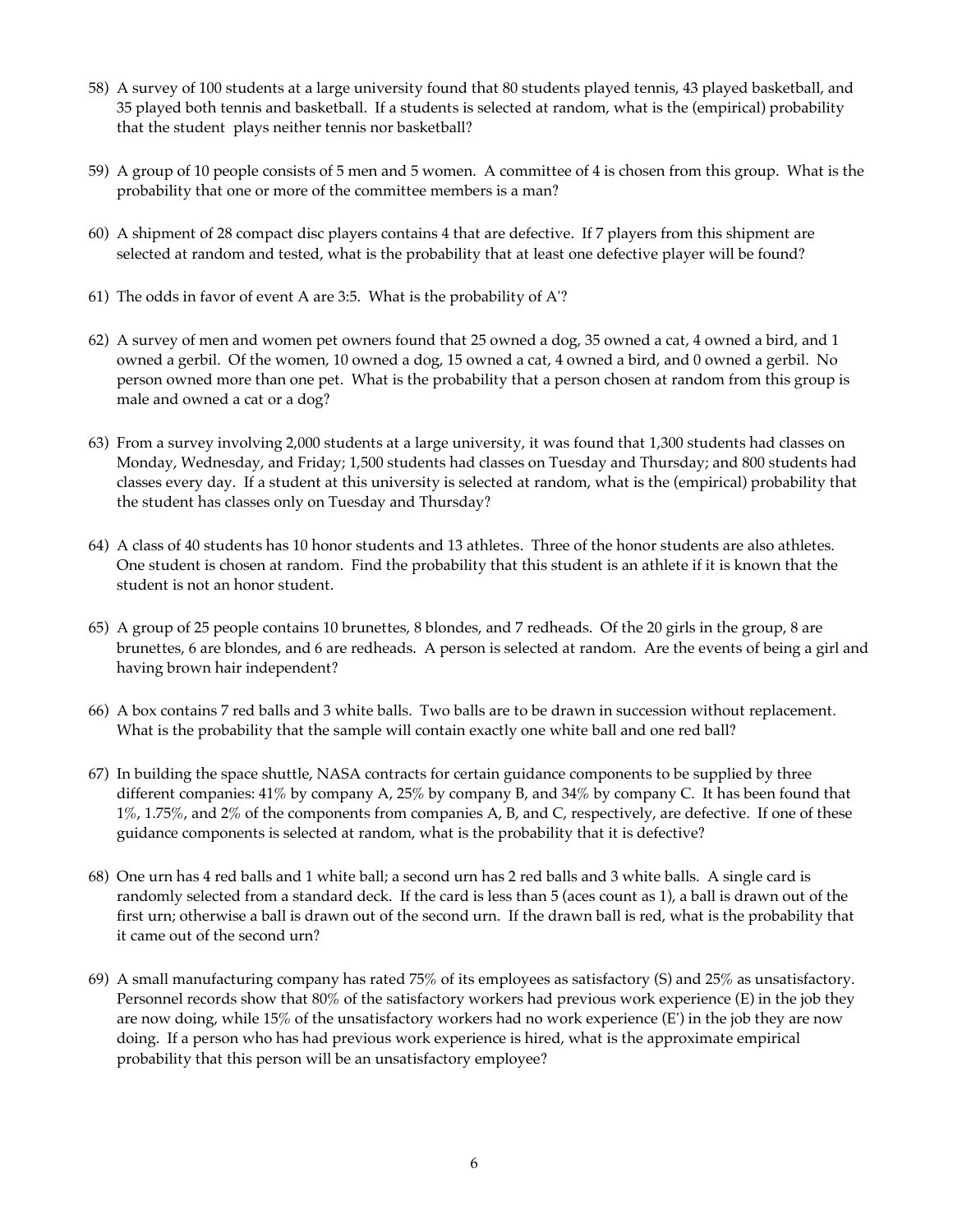70) Graph the data in the following table using a broken line graph:

| Number of Inches of Snowfall Per Last 6 Winters in Our Area |       |       |       |       |       |  |
|-------------------------------------------------------------|-------|-------|-------|-------|-------|--|
| 93–94                                                       | 94–95 | 95-96 | 96–97 | 97–98 | 98–99 |  |
| 29.9                                                        | 4.0   | 24.2  | 5.3   | 22.8  | 8.2   |  |

- 71) Using a graphing calculator, find the mean and standard deviation for the following data set: 1.5, 3.5, 2.2, 7.9, 4.3, 2.0, 11.8, 13.7, 15.7, 6.4
- 72) The starting salaries (in thousands of dollars) of 20 graduates chosen at random from the graduating class of an urban university are recorded in the table:

Starting Salaries 32 37 30 23 29 25 40 26 41 34 33 30 27 31 42 24 35 38 36 35

a) Construct a frequency and relative frequency table using a class interval width of 4 and starting at 20.5. b) Construct a histogram.

- 73) Given the data set: 200, 700, 300, 300, 900, 300, 400, 200, 500, 600, find the following:
	- a) the mean
	- b) the mode
	- c) the median
	- d) the range
- 74) Given the following grouped data, find the mean:

| Intervals    | Frequencies |  |  |
|--------------|-------------|--|--|
| $0.5 - 2.5$  | 1           |  |  |
| $2.5 - 4.5$  | 3           |  |  |
| $4.5 - 6.5$  | 8           |  |  |
| $6.5 - 8.5$  | 5           |  |  |
| $8.5 - 10.5$ | З           |  |  |

- 75) Find the standard deviation of set this set of four math test grades: 78, 92, 85, 70
- 76) Find the standard deviation of this data set whose mean is 15.8:

| Frequency |
|-----------|
| 3         |
| 6         |
| 7         |
| 4         |
|           |

77) Find the median of this grouped data set:

| Intervals     | Frequency     |
|---------------|---------------|
| $9.5 - 12.5$  | $\mathcal{L}$ |
| $12.5 - 15.5$ | 3             |
| $15.5 - 18.5$ | 6             |
| $18.5 - 21.5$ | 4             |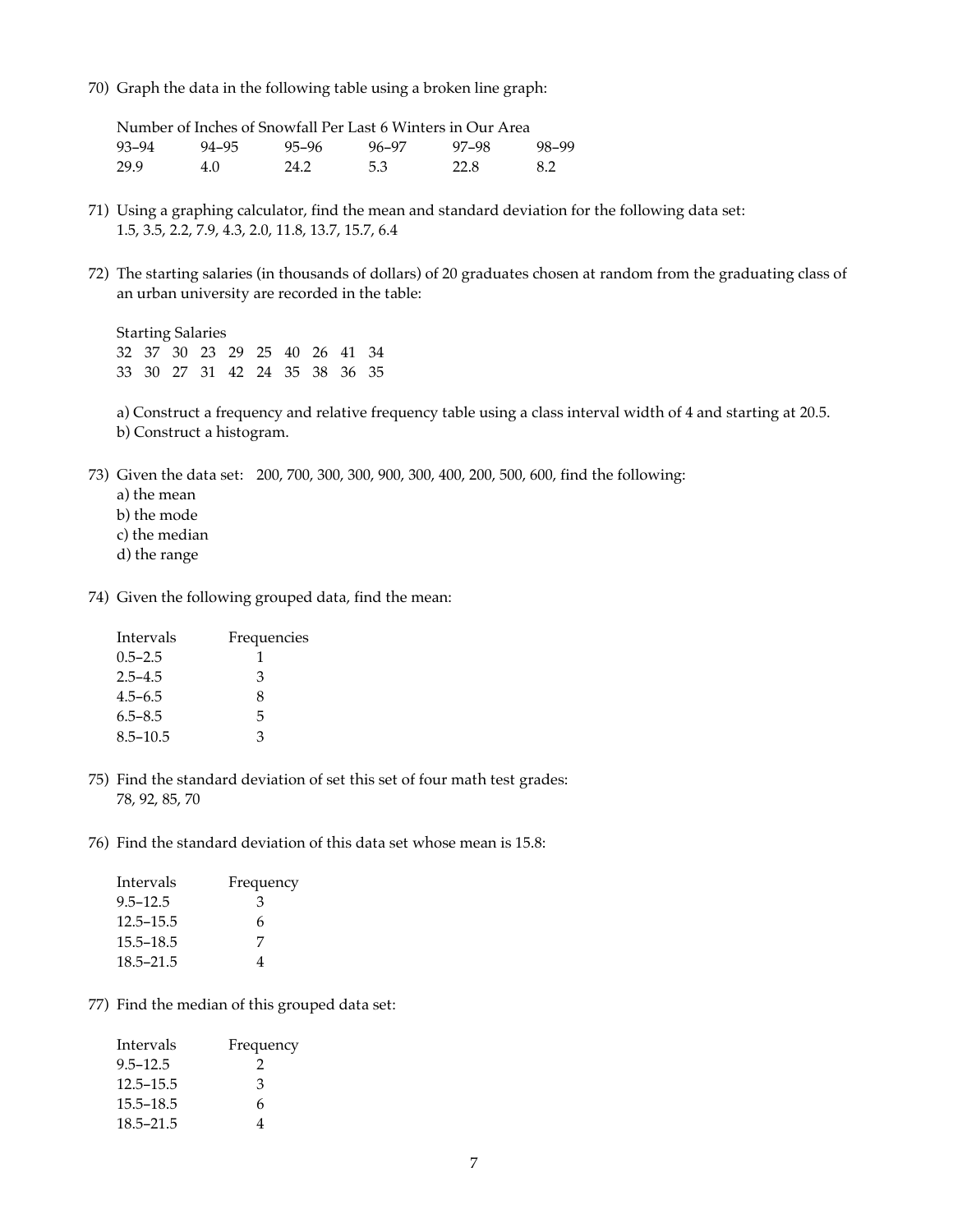- 78) Given the binomial distribution function  $P(x) = C_{6,x}$  (.7)<sup>*x*</sup>(.3)<sup>6-*x*</sup>, find:
	- a) the mean
	- b) the standard deviation
- 79) A certain lawyer wins 80% of all her cases.
	- a) What then is the probability that she will win exactly 2 of her next 5 cases?
	- b) What is the probability that she will win at least 2 of her next 5 cases?
- 80) A normal distribution has mean 200 and standard deviation 50. Find the area under the normal curve from the mean to 224.
- 81) The duration of routine operations in a certain hospital has approximately a normal distribution with a mean of 72 minutes and a standard deviation of 9 minutes. What percentage of operations last less than 68 minutes?
- 82) Given the following data set, what actual percentage of the measurements lies within one standard deviation of the mean?
	- 37562 84138
- 83) A fair coin is tossed 14 times. What is the probability of obtaining exactly 12 heads? Express the answer both in terms of  $C_{n,k}$  and as a four-place decimal.
- 84) A botanist wants to grow a rare plant in his greenhouse. The probability that a given bulb will mature is .42. Suppose 6 bulbs are planted.

a) Write the probability function defining this distribution.

- b) What is the probability that 3 or more bulbs will mature? (Round your answer to three decimal places.)
- 85) A manufacturing process produces, on average, 1% defective items. The company ships 16 items in each box. Compute the mean and standard deviation if a success on a single trial (inspecting one item in a box) is finding the item defective.
- 86) A company guarantees customer satisfaction on the purchase of a product, or the company will refund the purchase price of the product. Previous experience has shown that 10% of the purchases are returned. What is the probability that no more than 1 of the next 7 purchases will be returned?
- 87) The life expectancy (in hours) of a fluorescent tube is normally distributed with mean 7,000 and standard deviation 1,000.
	- a) Find the probability that a tube lasts for more than 8,900 hours.
	- b) Find the probability that a tube lasts for 8,000 hours.
	- c) Find the probability that a tube lasts less than 8,000 hours.
- 88) A pharmaceutical laboratory claims that a drug it produces causes serious side effects in 60 people out of 1,000 on the average. A research team administers the drug to 400 randomly chosen people. Assuming the laboratory's claim is correct, use the normal approximation to the binomial distribution to find the probability that 19 or fewer people experience serious side effects.
- 89) The duration of routine operations in a certain hospital has approximately a normal distribution with an average of 130 minutes and a standard deviation of 15 minutes. What percentage of operations last longer than 150 minutes?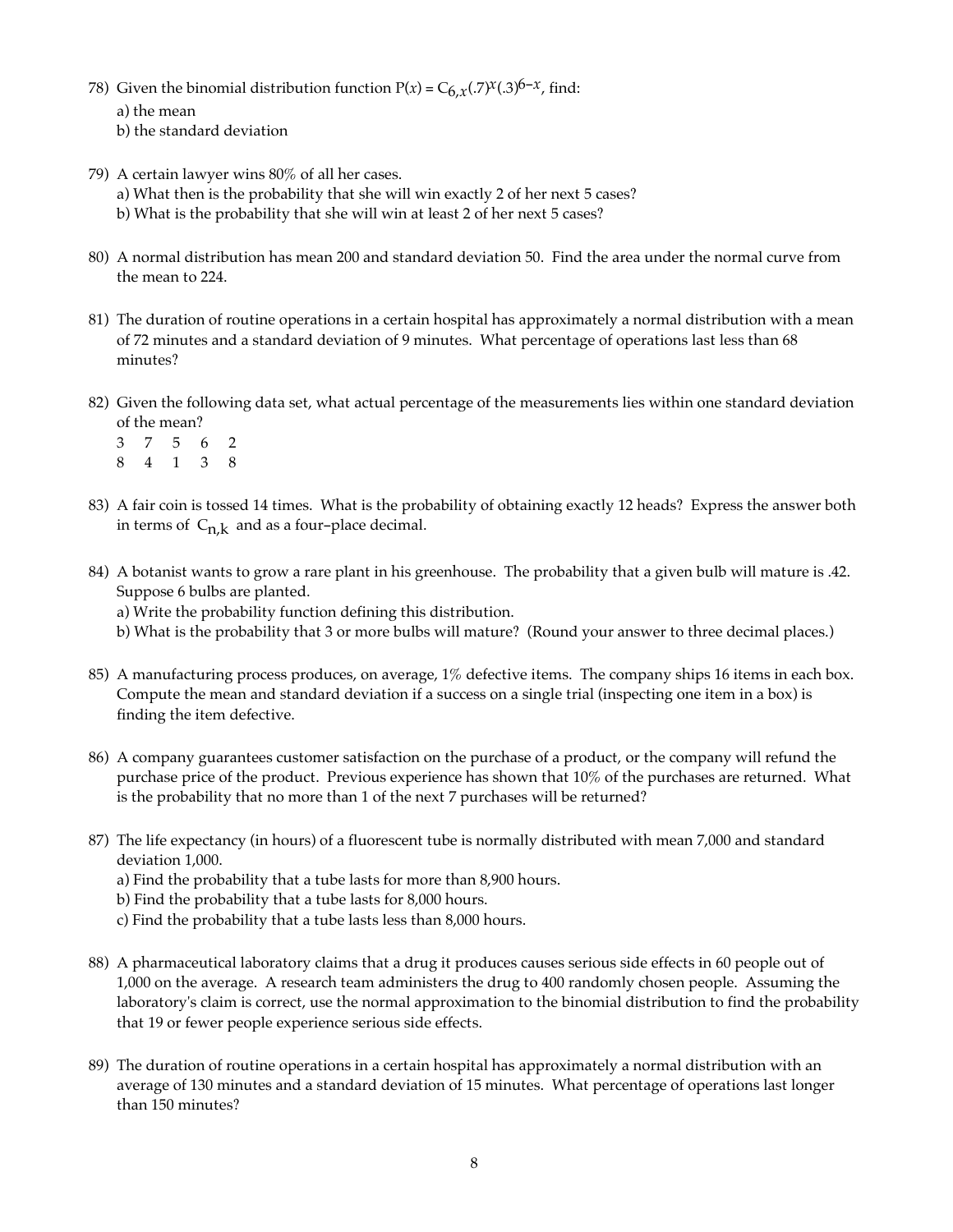90) Based on analysis of seismological data from a certain region, a geologist decides that the probability an exploratory well will be successful in discovering a drillable quantity of oil is 1/3. If 159 exploratory wells are drilled, what is the probability that fewer than 58 will be successful?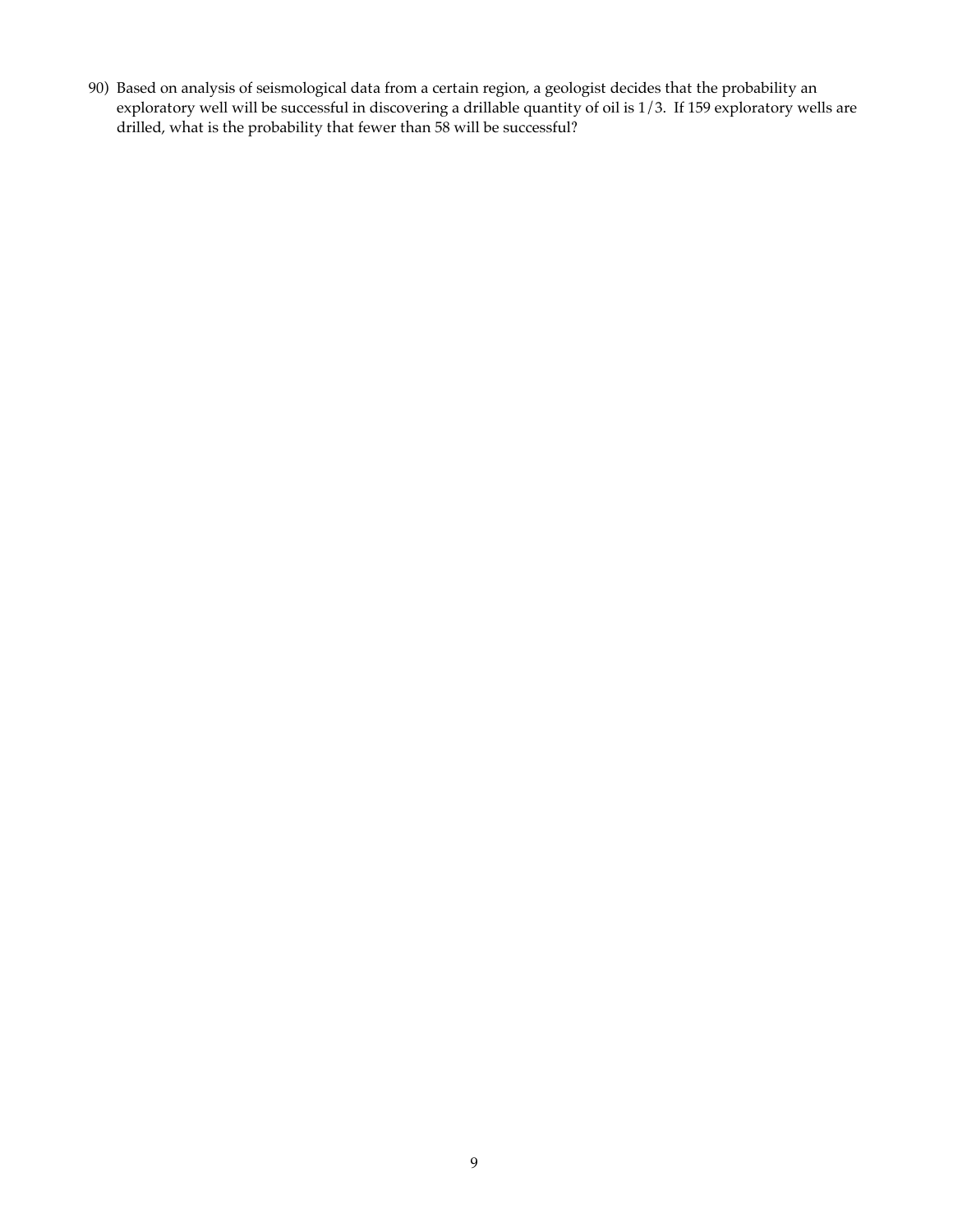## Answer Key Testname: M118 FINAL REVIEW.TST

- 1) Answer: \$12,750.00
- 2) Answer: 5.2%

| 3) Answer: Payment |          | Interest | Principal | Balance  |
|--------------------|----------|----------|-----------|----------|
|                    | \$173.97 | \$12.40  | \$161.57  | \$838.43 |
|                    | \$173.97 | \$10.40  | \$163.58  | \$674.85 |
|                    | \$173.97 | \$8.37   | \$165.61  | \$509.24 |
|                    | \$173.97 | \$6.31   | \$167.66  | \$341.58 |
|                    | \$173.97 | \$4.24   | \$169.74  | \$171.84 |
|                    | \$173.97 | \$2.13   | \$171.84  | $\theta$ |

- 4) Answer: \$4,370.91
- 5) Answer: \$6,986.38
- 6) Answer: 12.55%
- 7) Answer: 48 months
- 8) Answer: \$2,608.24
- 9) Answer: \$133.85
- 10) Answer: \$5,306.79
- 11) Answer: \$518.42
- 12) Answer: 34 half years
- 13) Answer: \$20,978.00
- 14) Answer: 14.07%
- 15) Answer: \$7,355.61
- 16) Answer: \$100.45
- 17) Answer: \$151,220.00
- 18) Answer: \$345,481.00
- 19) Answer: \$6,125.91
- 20) Answer: \$5,013.45
- 21) Answer: 221 months
- 22) Answer: 173 months
- 23) Answer: \$60,251.45
- 24) Answer: (-2, 2)
- 25) Answer: (1.74, 1.17)
- 26) Answer: (2,3)
- 27) Answer: 295 per month
- 28) Answer: d
- 29) Answer: (-8,9,-1) 1 -12 15

30) Answer: 
$$
\begin{bmatrix} -1 & 3 & 1 \\ 22 & -4 & -2 \end{bmatrix}
$$
  
31) Answer: AB =  $\begin{bmatrix} 4 & -12 \\ 30 & -15 \end{bmatrix}$  BA =  $\begin{bmatrix} -2 & -13 & 5 \\ 18 & -3 & 0 \\ -6 & 17 & -6 \end{bmatrix}$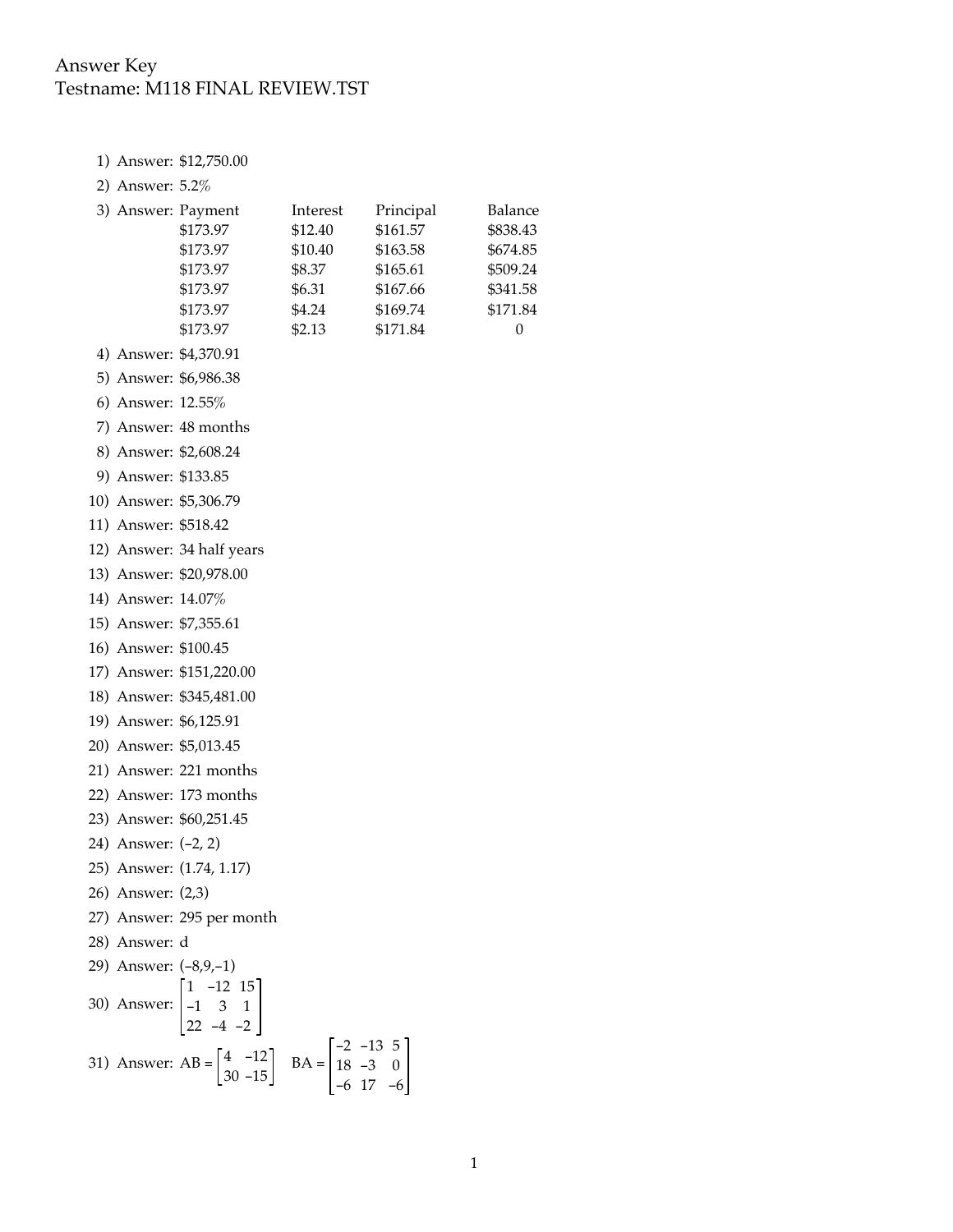## Answer Key Testname: M118 FINAL REVIEW.TST

32) Answer: -1 *a* - 8 -4 *a* - 8 *a a* - 8 1 *a* - 8 4 *a* - 8 -8 *a* - 8 *a* ≠ 8 33) Answer:  $x_1 = -2$ ,  $x_2 = -3$ 34) Answer: \$6 seats - 1400, \$8 seats - 1100 35) Answer: *x*1 + *x*2 = 9000 *x*1 = 1800  $.13x_1 + .08x_2 = 810$   $x_2 = 7200$ 36) Answer: 50*x* + 50*y* + 75*z* = 12,000  $75x + 60y + 100z = 14,500$  $35x + 30y + 45z = 6,000$ 37) Answer: 5 oz of rice, 7 oz of broccoli, 8 oz of fish 38) Answer: 2 of model A and 8 of model B or 4 of model A and 5 of model B and 1 of model C or 6 of model A and 2 of model B and 2 of model C 39) Answer: (0, 9), (0, 18), (4, 6) 40) Answer: a) W R b) \$160 160 540 720 store 2 230] store 1 41) Answer: Minimize C =  $8,500x_1 + 9,500x_2$ Subject to  $8,500x_1 + 2,500x_2 \ge 8,000$  $3,000x_1 + 1,500x_2 \ge 6,000$ 6,500*x* 1 + 2,000*x* 2 ≥ 9,000 *x*1, *x*2 ≥ 0 42) Answer: The yellow owl is here. 43) Answer: 132 bottles white wine, 14 bottles of red wine 44) Answer:  $P = 45$  at  $x_1 = 0$ ,  $x_2 = 15$ 45) Answer:  $P = 5587.19$  at  $x_1 = 8.36$ ,  $x_2 = 2.52$ 46) Answer: (H, 1), (H, 2), (H, 3), (H, 4), (H, 5), (H, 6), (H, 7), (T, H), (T,T) 47) Answer: 300 48) Answer: 65,536 49) Answer: 387,420,489 50) Answer: 220 51) Answer: 30 52) Answer: 5,040 53) Answer: 20,790 54) Answer:  $\frac{x_i}{p_i}$   $\frac{$20}{$35}$   $\frac{$35}{$527}$   $\frac{$50}{$165}$ 55) Answer: .325 56) Answer: .17 57) Answer: A'  $\cap$  B' = {7, 9, 10, 11, 12}